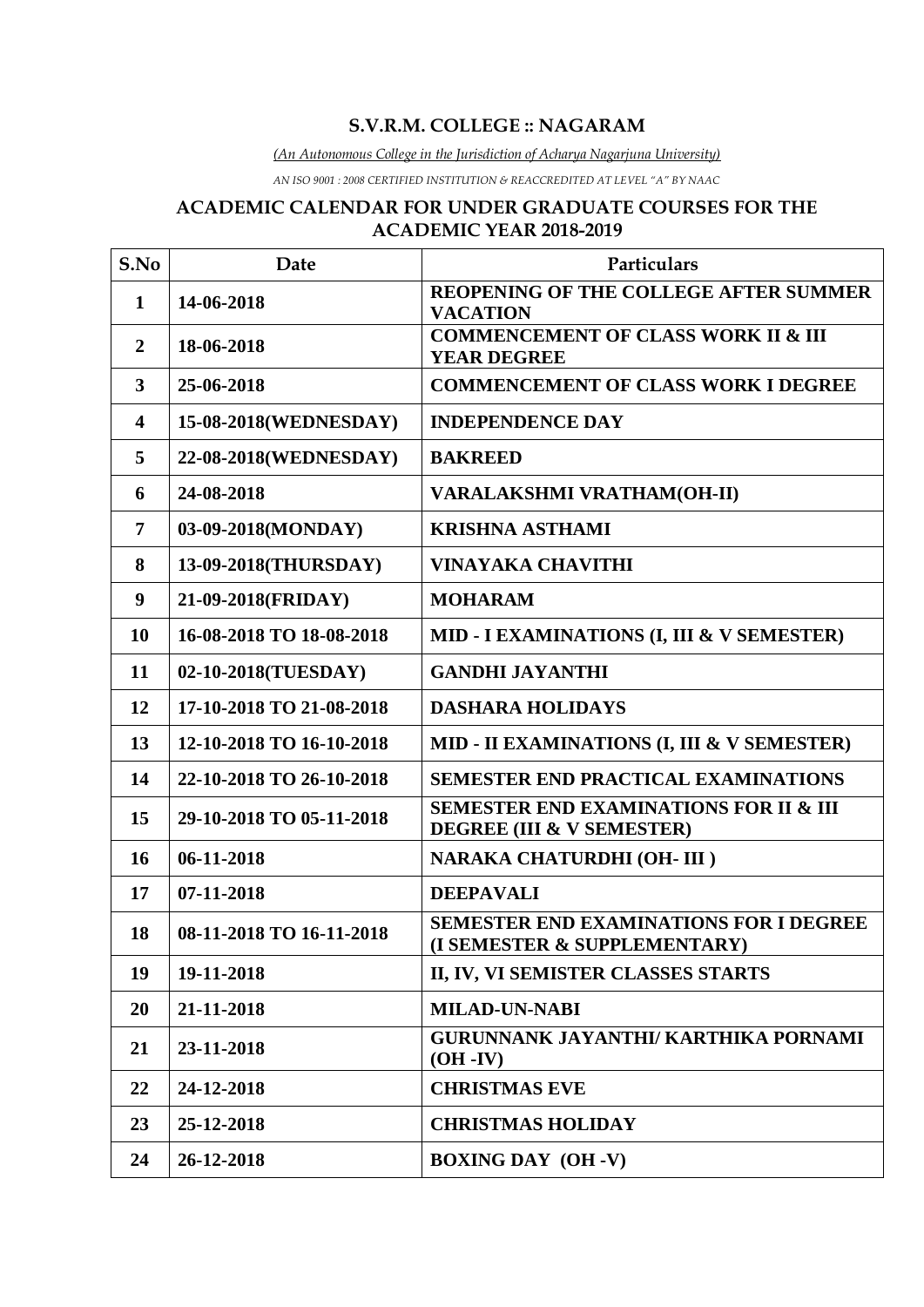| 25 | $01-01-2019$             | <b>NEW YEAR (OH-I)</b>                                             |  |
|----|--------------------------|--------------------------------------------------------------------|--|
| 26 | 23-1-2019 TO 25-1-2019   | MID - I EXAMINATIONS (II, IV & VI SEMESTER)                        |  |
| 27 | 12-01-2019 TO 16-01-2019 | PONGAL HOLIDAYS                                                    |  |
| 28 | 26-01-2019               | <b>REPUBLIC DAY HOLIDAY</b>                                        |  |
| 29 | 14-03-2019 TO 16-03-2018 | MID - II EXAMINATIONS (II, IV & VI SEMESTER)                       |  |
| 30 | 18-03-2019 TO 23-03-2018 | YEAR END PRACTICAL EXTERNAL<br><b>EXAMINATIONS</b>                 |  |
| 31 | 04-03-2019               | <b>MAHA SIVARATHRI</b>                                             |  |
|    | 21-03-2019               | <b>HOLI</b>                                                        |  |
| 32 | 25-03-2019               | <b>SUBMISSION OF INTERNAL PRACTICAL MARKS</b>                      |  |
| 33 | 06-04-2019               | <b>UGADI</b>                                                       |  |
| 34 | 25-03-2019 TO 02-04-2019 | <b>SEMESTER END EXAMINATIONS (V &amp; III</b><br><b>SEMESTER</b> ) |  |
| 36 | 08-04-2019 TO 15-04-2019 | <b>SEMESTER END EXAMINATIONS (II &amp; VI</b><br><b>SEMSTER</b> )  |  |
| 39 | 16-04-2019 TO 25-04-2019 | <b>SEMESTER END EXAMINATIONS (IV &amp; I)</b><br><b>SEMSTER</b> )  |  |
| 40 | 12-04-2019               | <b>LAST WORKING DAY OF THE COLLEGE</b>                             |  |
| 41 | 10-06-2019               | <b>REOPENING OF THE COLLEGE AFTER SUMMER</b><br><b>VACATION</b>    |  |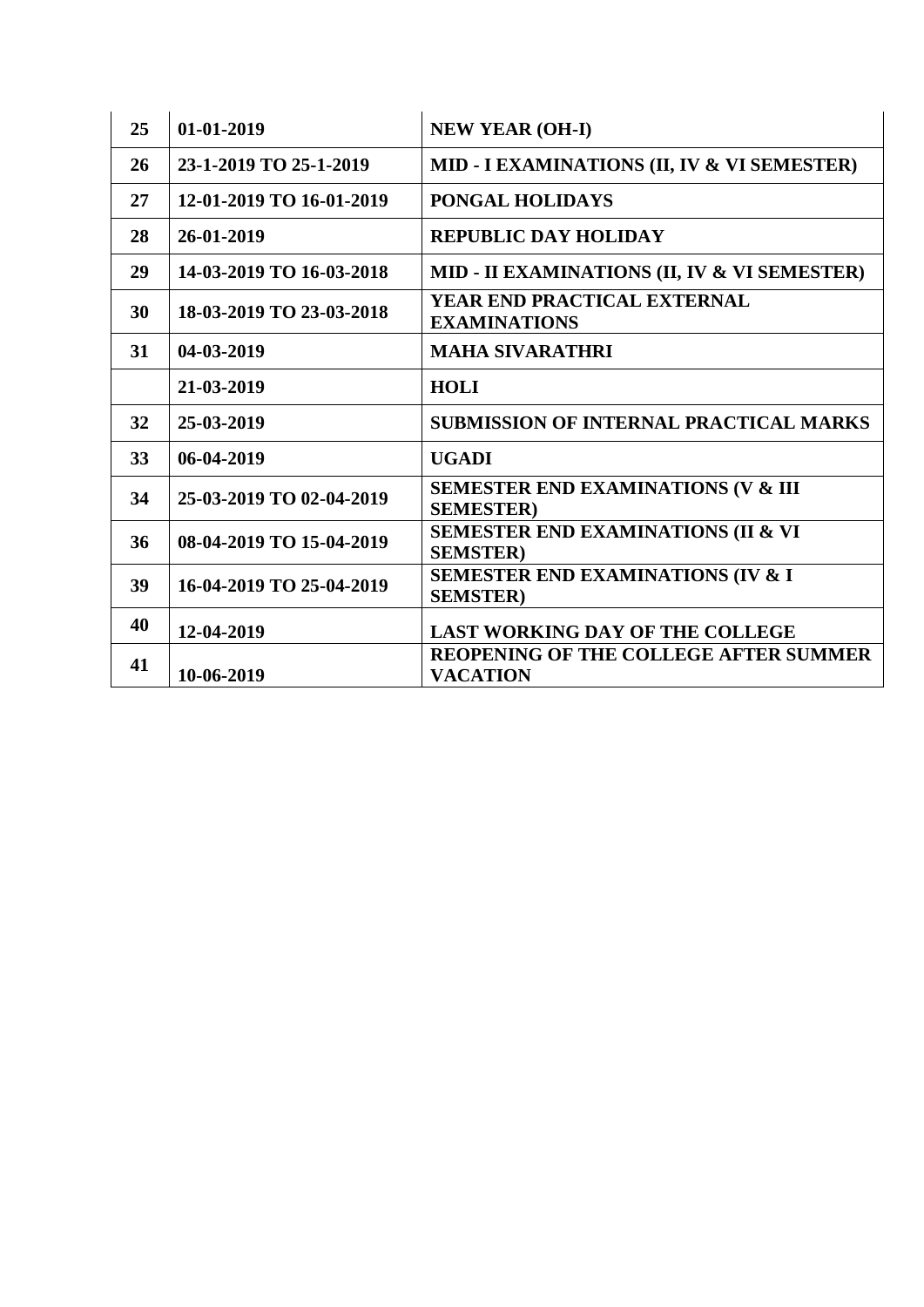## **S.V.R.M. COLLEGE :: NAGARAM**

*(An Autonomous College in the Jurisdiction of Acharya Nagarjuna University)*

*AN ISO 9001 : 2008 CERTIFIED INSTITUTION & REACCREDITED AT LEVEL "A" BY NAAC*

# **TEACHING DAYS FOR THE ACADEMIC YEAR 2018-2019 I, III & V SEMESTER**

| Month &<br>Year   | Holidays                                                                                                                                                                           | <b>Working Days</b>                                                                              | <b>Total</b><br>Teaching<br>Days |
|-------------------|------------------------------------------------------------------------------------------------------------------------------------------------------------------------------------|--------------------------------------------------------------------------------------------------|----------------------------------|
| <b>June 2018</b>  | Sundays-17,24                                                                                                                                                                      | 18, 19, 20, 21, 22, 23,<br>25, 26, 27, 28, 29, 30                                                | 12                               |
| <b>July 2018</b>  | Sundays- 1,8,15,22,29<br>Sec.Saturday-14                                                                                                                                           | 2, 3, 4, 5, 6, 7, 9, 10, 11, 12, 13, 16, 17,<br>18, 19, 20, 21, 23, 24, 25, 26, 27, 28,<br>30,31 | 25                               |
| August<br>2018    | Sundays- 5,12,19,26<br>Sec.Saturday-11<br>Independence day-<br>15(Wednesday)<br>Bakrid-22(Wednesday)                                                                               | 1, 2, 3, 4, 6, 7, 9, 10, 13, 14, 16, 17, 18,<br>20,21,23,24,25,27,28,29,30,31                    | 24                               |
| September<br>2018 | Sundays-2,9,16,23,30<br>Sec.Saturday-08<br>Krishnaastami-03(Monday)<br>Vinayakachavithi-<br>13(Thursday<br>Moharam-21(Friday)                                                      | 1, 4, 5, 6, 7, 10, 12, 14, 15, 17, 18, 19<br>20, 22, 24, 25, 26, 27, 28, 29,                     | 21                               |
| October<br>2016   | Sundays- 7,14,,21,28<br>Sec.Saturday-13<br>Gandhi jayanthi-<br>02(Tuesday)<br>Dasara holidays-<br>$17 - 20(4 \text{ days})$<br>Total working days: $101$ (III & V sem ) 96 (I Sem) | 1, 3, 4, 5, 6, 8, 9, 10, 11, 12, 15, 16, 22,<br>23, 24, 25, 26, 27, 29, 30, 31                   | 21                               |

| 16-08-2018 to 18-08-2018 Mid - I Examinations (I, III & V Semester) Timings | 10 to 11.30<br>2.00 to $3.30$ |
|-----------------------------------------------------------------------------|-------------------------------|
| 12-10-2018 to 16-10-2018 Mid - II Examinations (I, III & V Semester)Timings | 10 to 11.30<br>2.00 to $3.30$ |
| 22-10-2018 to 26-10-2018 Semester End Practical External Examinations       |                               |
| 29-10-2018 to 05-11-2018 Semester End Examinations (III& IV Semester)       |                               |

**08-11-2018 TO 16-11-2018** Semester End Examinations (I Semester)